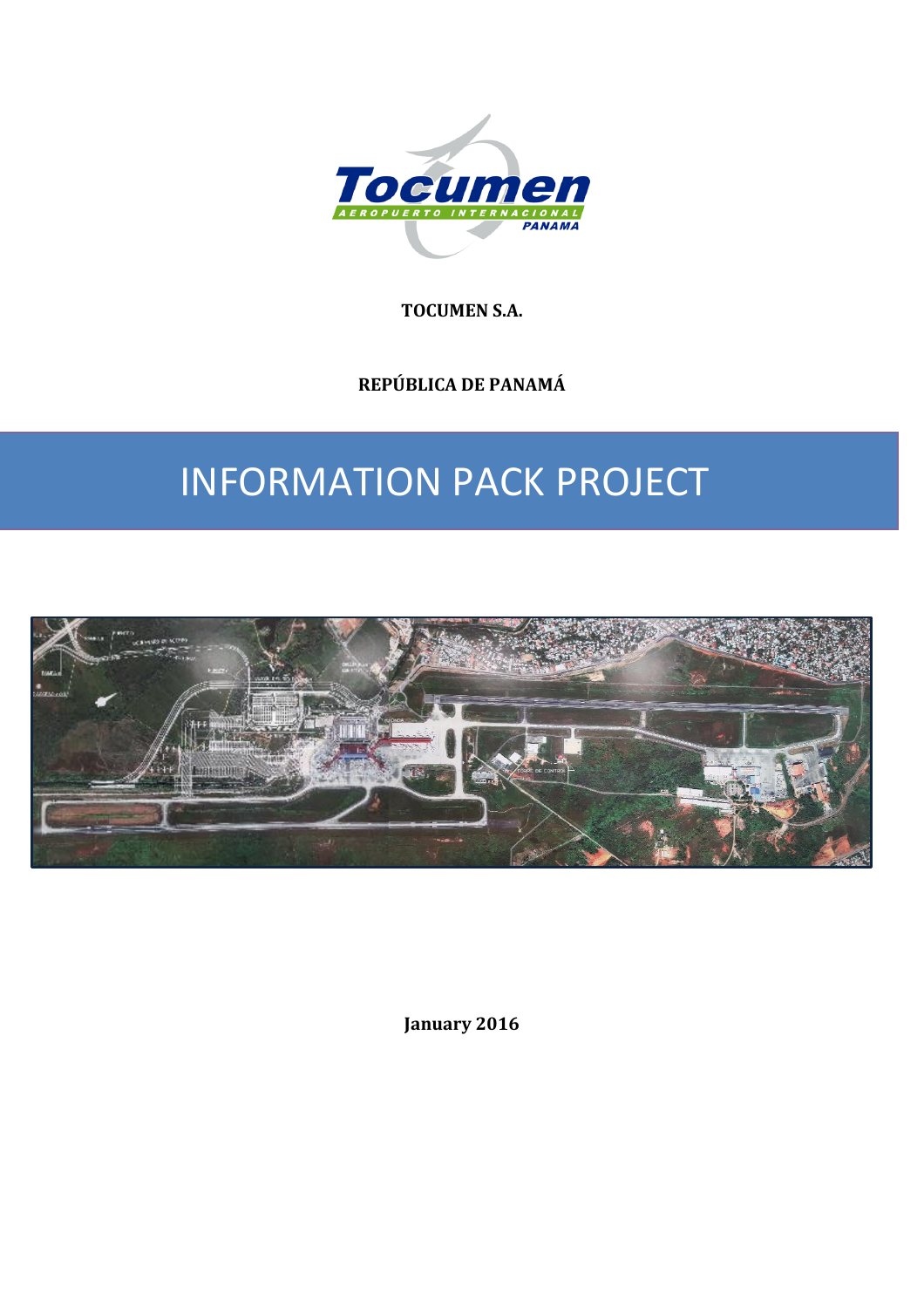The products listed below refers to projects with a total investment higher than the B/. 87.3 Millions estimated resume established by Tocumen S.A. and it is estimated that project implementation periods for 2016 and 2017.

All these projects are emblematic for the current administration of President Juan Carlos Varela, due to its high social impact for the country, helping to improve the quality of life of thousands of Panamanians and economic development in various areas of the country.

| <b>Upcoming bids</b>                                                              | 2016             | 2017             |
|-----------------------------------------------------------------------------------|------------------|------------------|
|                                                                                   | (US \$ Millions) | (US \$ Millions) |
| Hydrant systems for fuel<br>distribution in Terminal 2.                           | 7.5              |                  |
| Connecting the fuel distribution<br>system in Terminal 2 Terminal<br>1 Full Farm. | 0.7              | 6.3              |
| Parking Phase 1 in Terminal 2<br>$(1,200 \text{ units})$                          | 3.2              | 4.8              |
| Equipment, furniture and<br>installation in Terminal 2 (FF &<br>E)                | 7.5              | 21.3             |
| <b>Reconstruction Made taxiway</b><br>parallel to the runway 03L /<br>21R         | 3                | 13.5             |
| Construction of taxiway<br><b>Solution Cruz in Terminal 2</b>                     | 7.4              | 2.2              |
| Design and construction of<br>three tanks of fuel JET A1<br>25,000 BBL            | 9.9              |                  |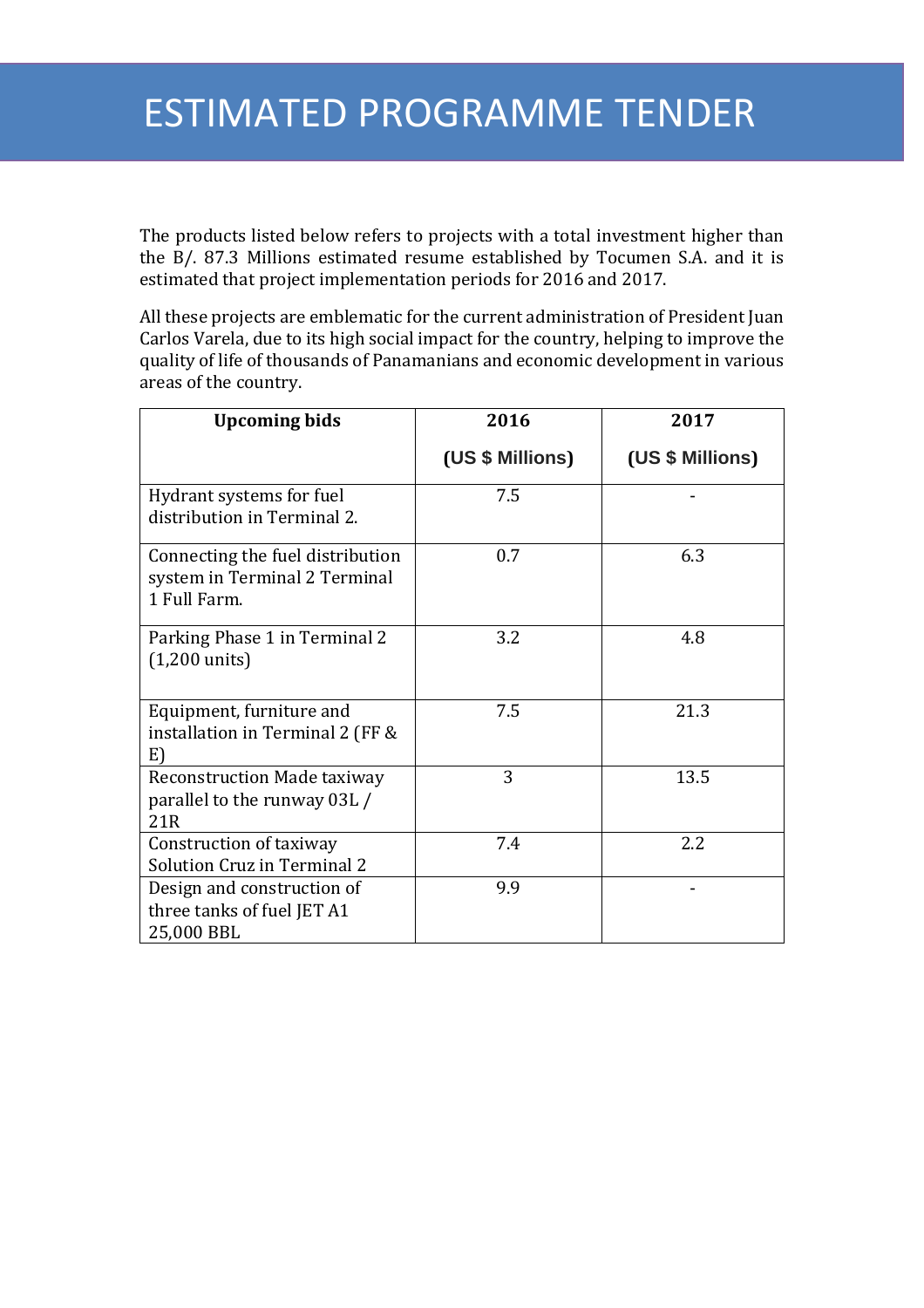

### **Hydrant systems for fuel distribution in Terminal 2.**

### **TYPE OF PROJECT**

#### Infrastructure



### **PROJECT COST**

7.5 Millions

### **PROJECT STRUCTURE**

One tender that includes design and construction will be performed.

### **Project summary**

The project consists of the construction of the hydrant system for fuel distribution in Terminal 2, the work involves laying pipes, pipe paint to prevent contamination of fuel, installation of valves, hydrants and free positioning system.

# **Scheduling dates: 2016**

Amount to executed in 2016: 7.5 million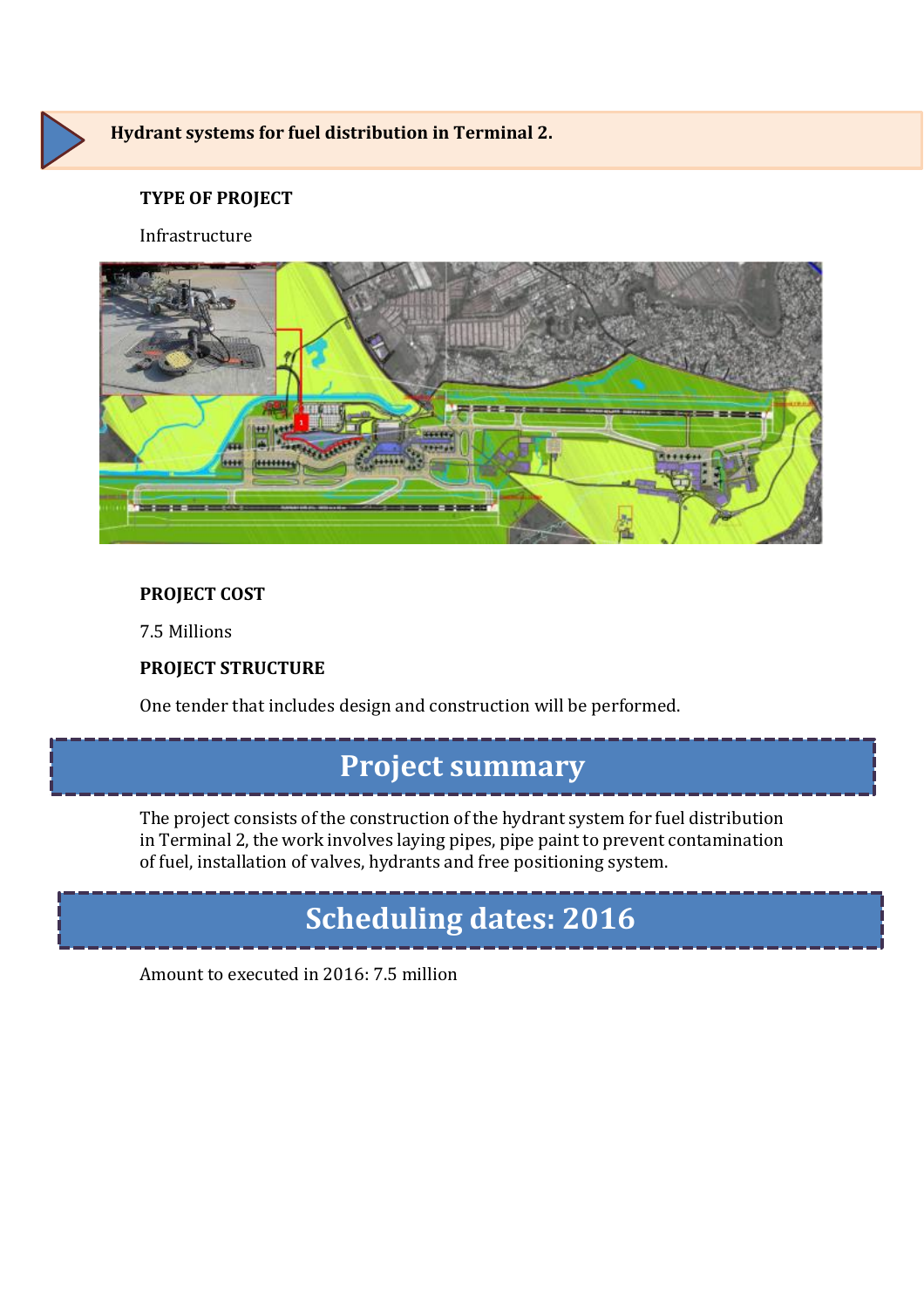

Infrastructure



### **PROJECT COST**

7 Millions

### **PROJECT STRUCTURE**

One tender that includes design and construction will be performed.

### **Project summary**

The project involves the interconnection of the fuel distribution system of the Fuel Farm T2 in T. Among the main activities to be implemented are: to propose a basic design based on the established requirements, excavation and filling of material, placement of grid , granular sub-base, concrete, pipe installation and system connections.

### **Scheduling dates: 2016/2017**

Amount to executed in 2016: 0.7Millones

Amount to executed in 2017: 6.3 million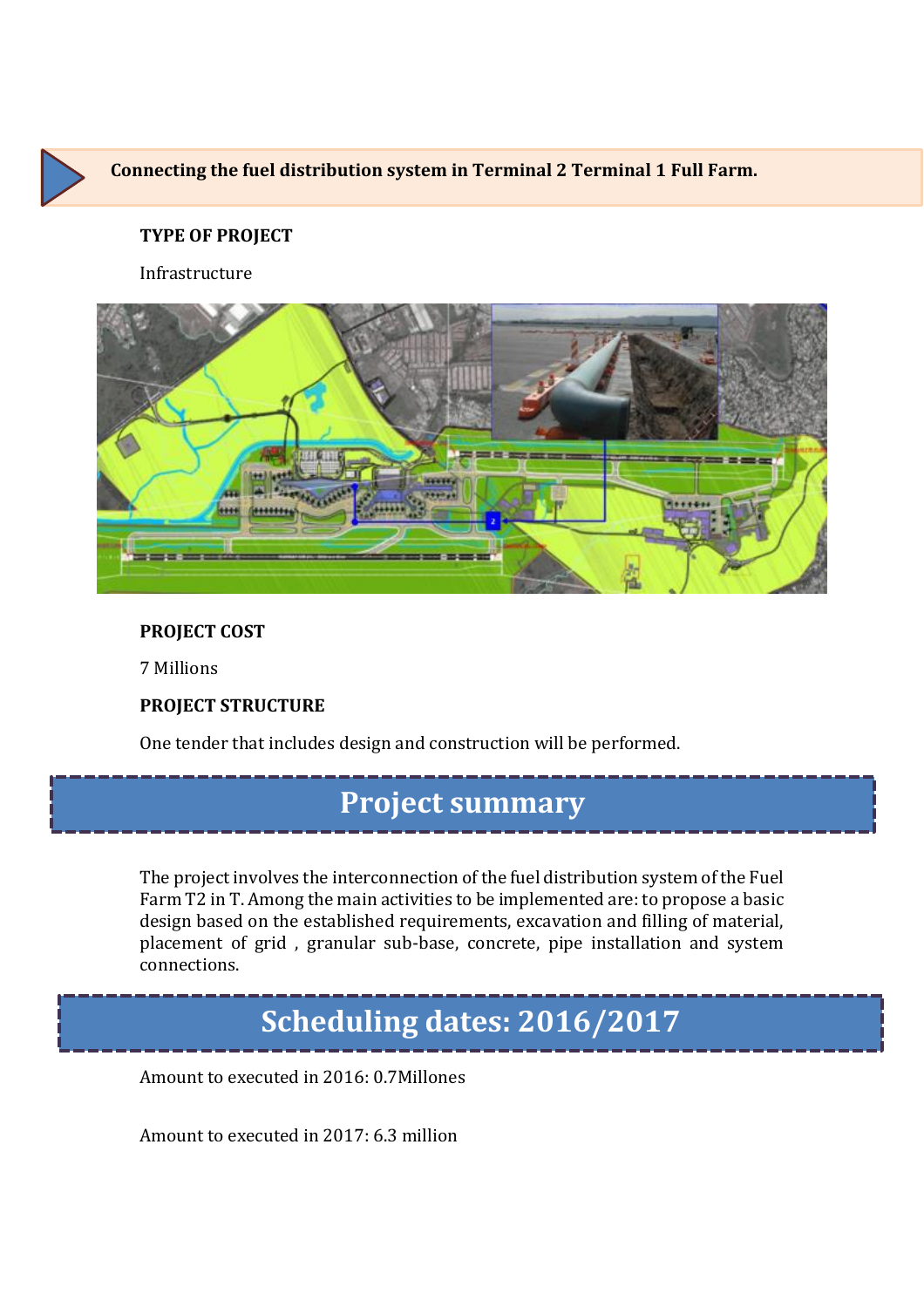

#### Infrastructure



### **PROJECT COST**

8 Millions

### **PROJECT STRUCTURE**

One tender that includes design and construction will be performed.

### **Project summary**

Enable the field for the purpose of conditioning the 1,200 units required for parking space. This adaptation will be provided with facilities and facilities required to access the Tocumen International Airport in Terminal 2.

Among the main activities to be implemented include: earthwork, construction of paved canal or ditch water outlet cord construction - gutter, supply and installation of concrete countertops for parking, construction of perimeter fencing to accommodate parking.

## **Scheduling dates: 2016/2017**

Amount to executed in 2016: 3.2 million Amount to executed in 2017: 4.8 million.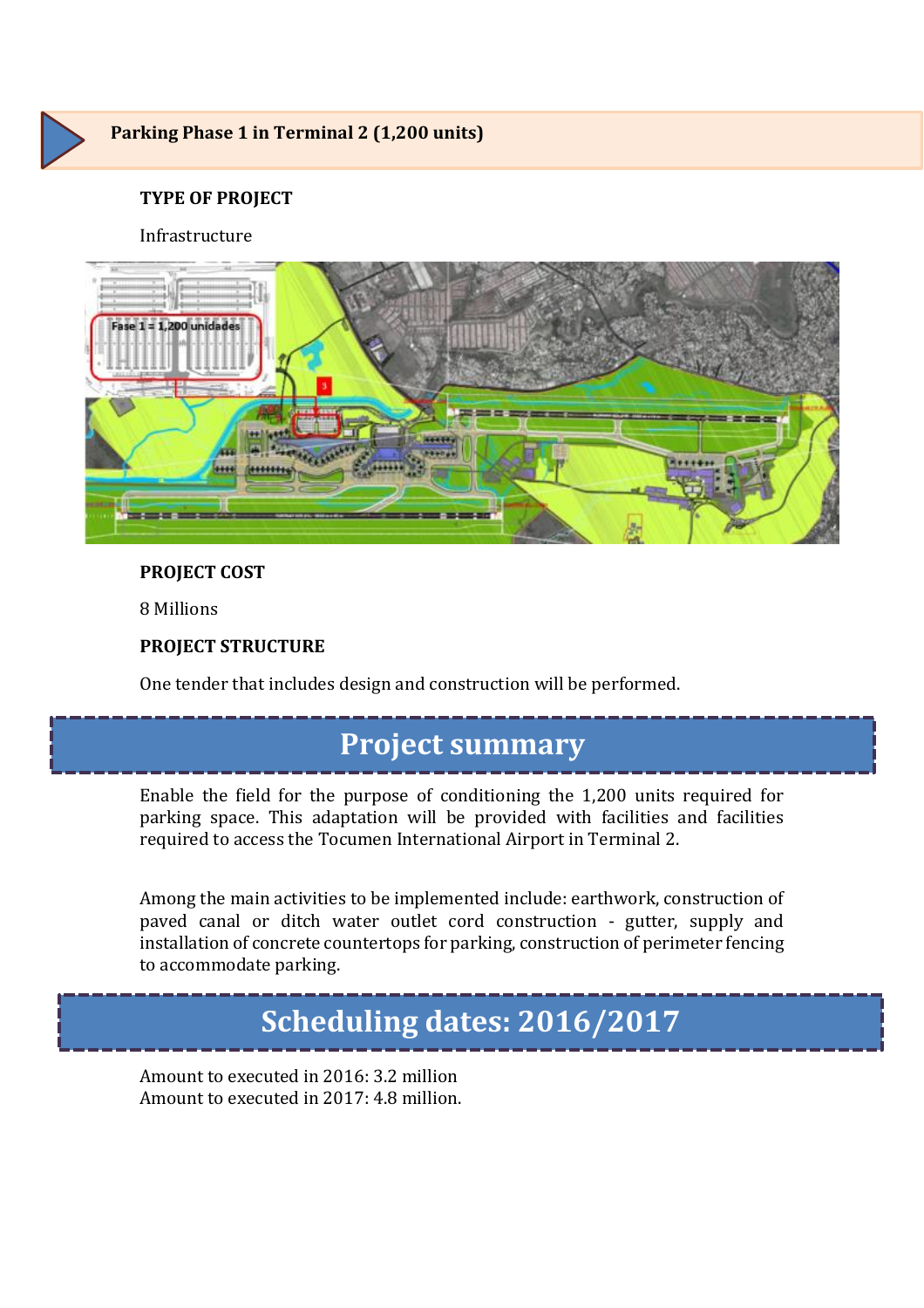

Furnishings



### **PROJECT COST**

30.0 Millions

### **PROJECT STRUCTURE**

One tender that includes design and construction will be performed.

## **Project summary**

Project delivery and installation of furniture and equipment T2 is implementation of the specifications, determining the quantities and types of furniture and equipment, so that it would lead to an equipment that must respond to the needs and set service levels for the new South Terminal T2.

This process requires making the basic conceptual design to determine distributions and locations of the furniture and equipment, then the most important tasks:

1. To study the situation in order to identify the shortcomings of current design, from establishing requirements and improvements it necessary to achieve the objective imposed.

2. Perform the study of international market in order to establish the contribution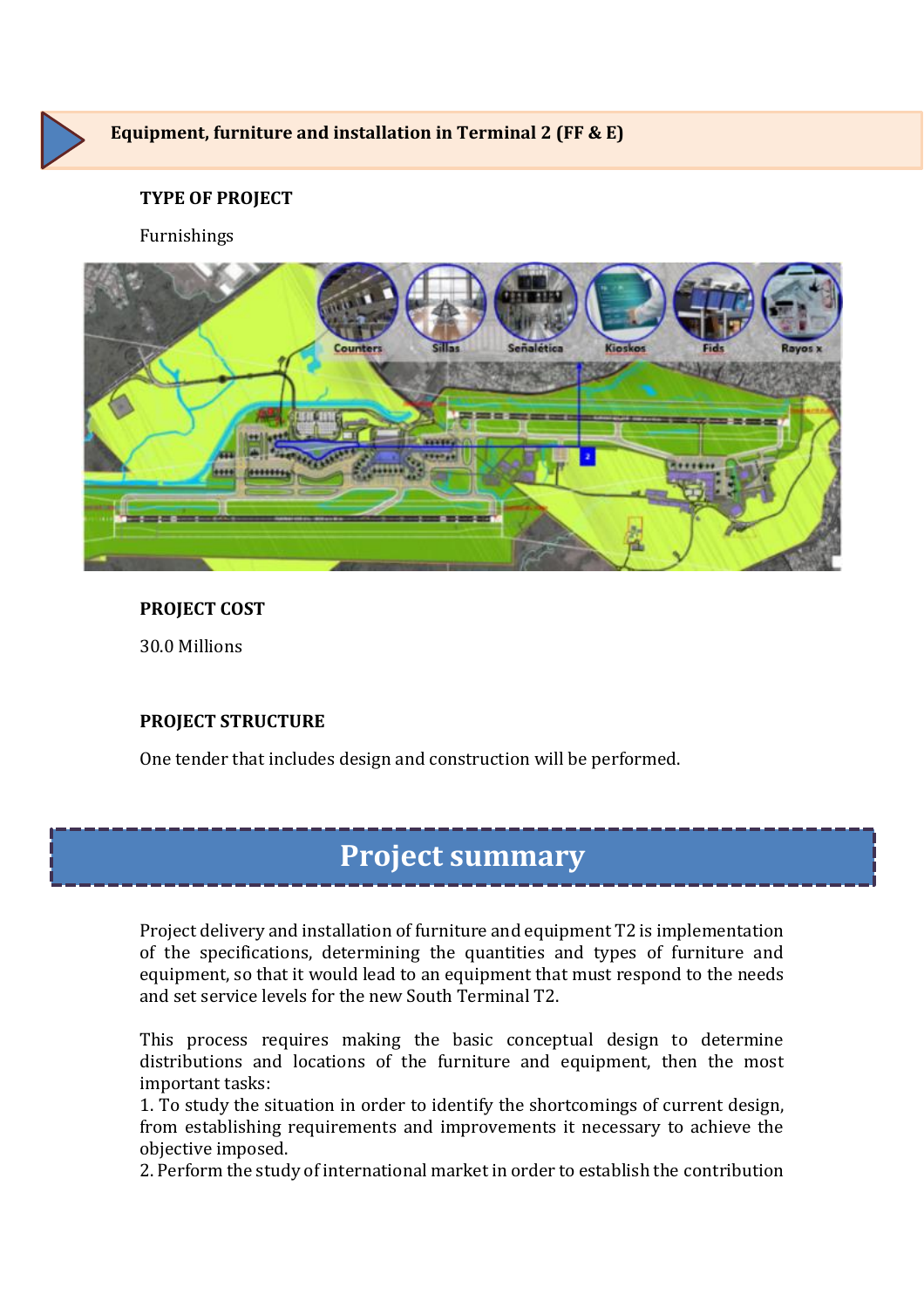bases for the selection of the best deals.

3. Propose a basic design based on the requirements established for the different distributions and locations so that they are sustainable tenders for purchase. 4. Acquisition, installation, integration and commissioning of the equipment and furniture.

5. Developing manuals, integration and maintenance of the various equipment and systems.

6. To establish basic guidelines and development of test and acceptance test.

## **Scheduling dates: 2016/2017**

Amount to executed in 2016: 7.5 million

Amount to executed in 2017: 21.3 million.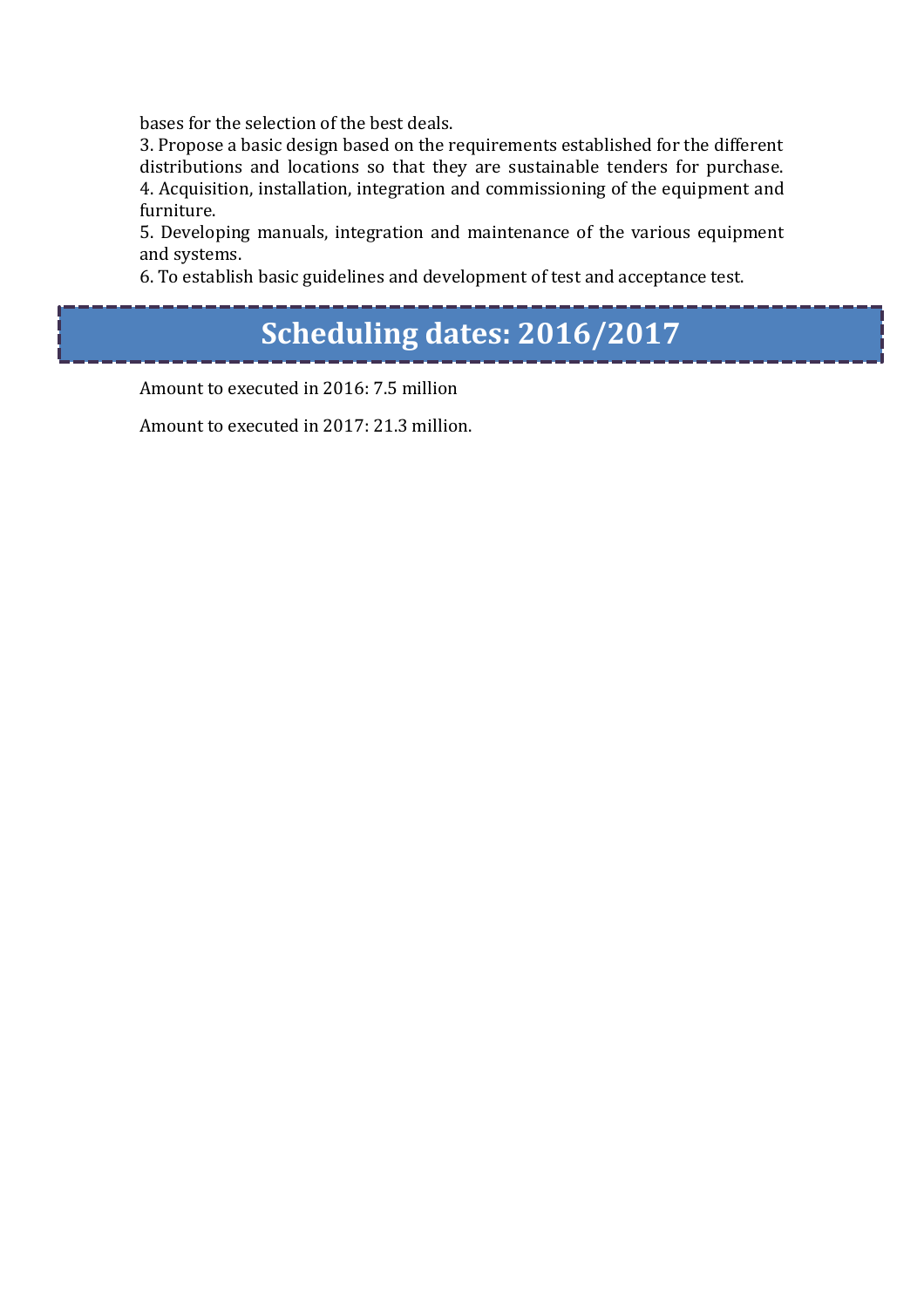

### **Reconstruction Made taxiway parallel to the runway 03L / 21R**

### **TYPE OF PROJECT**

#### Infrastructure



#### **PROJECT COST**

30 Millions

### **PROJECT STRUCTURE**

Design and construction tender

### **Project summary**

The scope of the project involves construction of two new rapid exit taxiways, demolition and reconstruction of taxiway TWY-E in a new location (minimum of 182.5 meters of runway 03L-21R). 23 meters wide with margins of 10.5 meters. Resistant pavement 105,000 m2. Pavement margins: 40.000 m2

## **Scheduling dates: 2016/2017**

Amount to executed in 2016: 3 million

Amount to executed in 2017: 13.5 million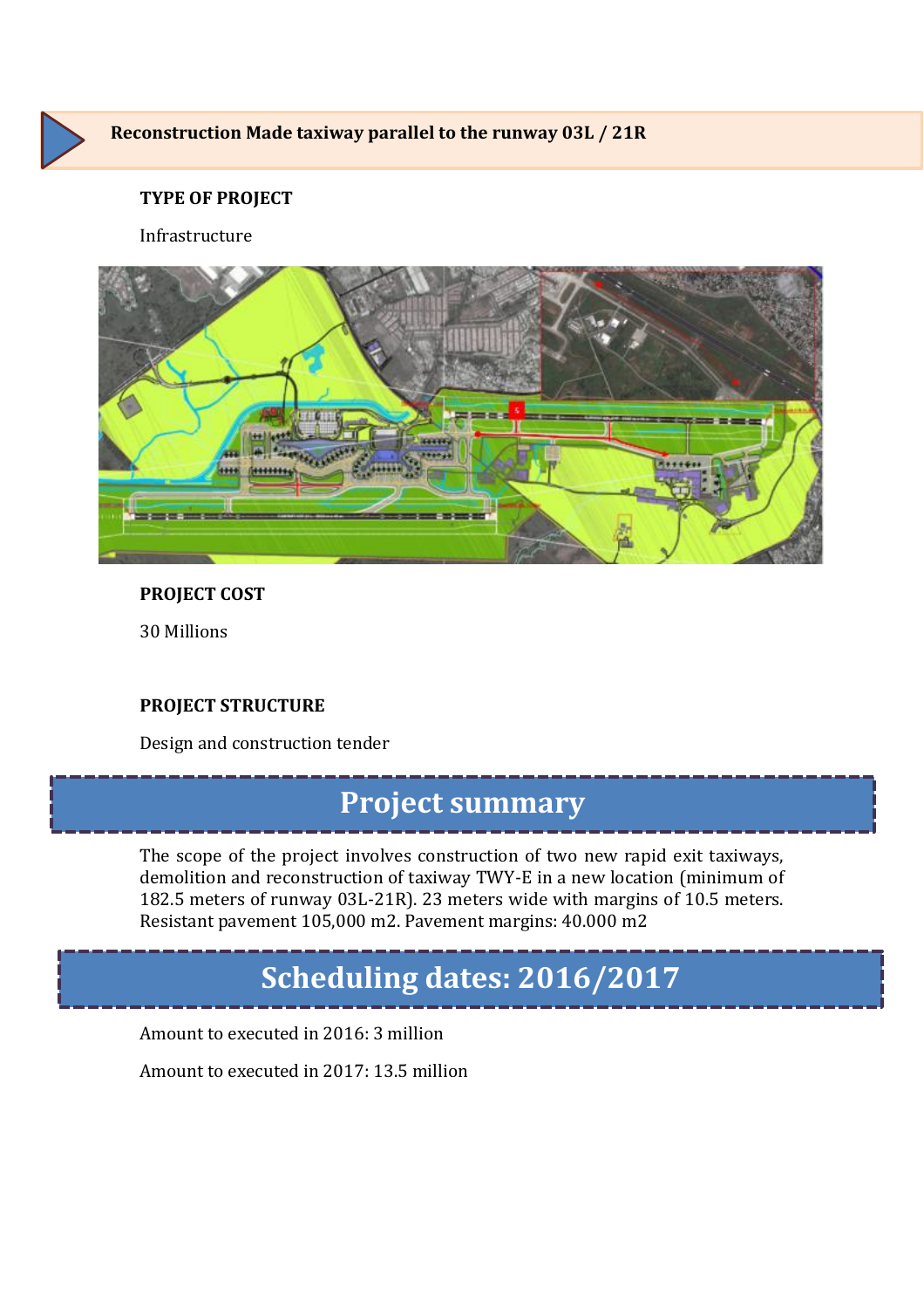### **Construction of taxiway Solution Cruz in Terminal 2**

#### **TYPE OF PROJECT**

Infrastructure



### **PROJECT COST**

9.6 Millions

#### **PROJECT STRUCTURE**

Design and construction tender.

# **Project summary**

Consisting of the demolition, excavation, filling, placement of grid, granular subbase, asphalt and marking for a total of approximately 34.000m2 19.000m2 resistant pavement and not resilient flooring and the demolition of approximately 2,000m2 of existing pavements.

## **Scheduling dates: 2016/2017**

Amount to executed in 2016: 7.4 million

Amount to executed in 2017: 2.2 million